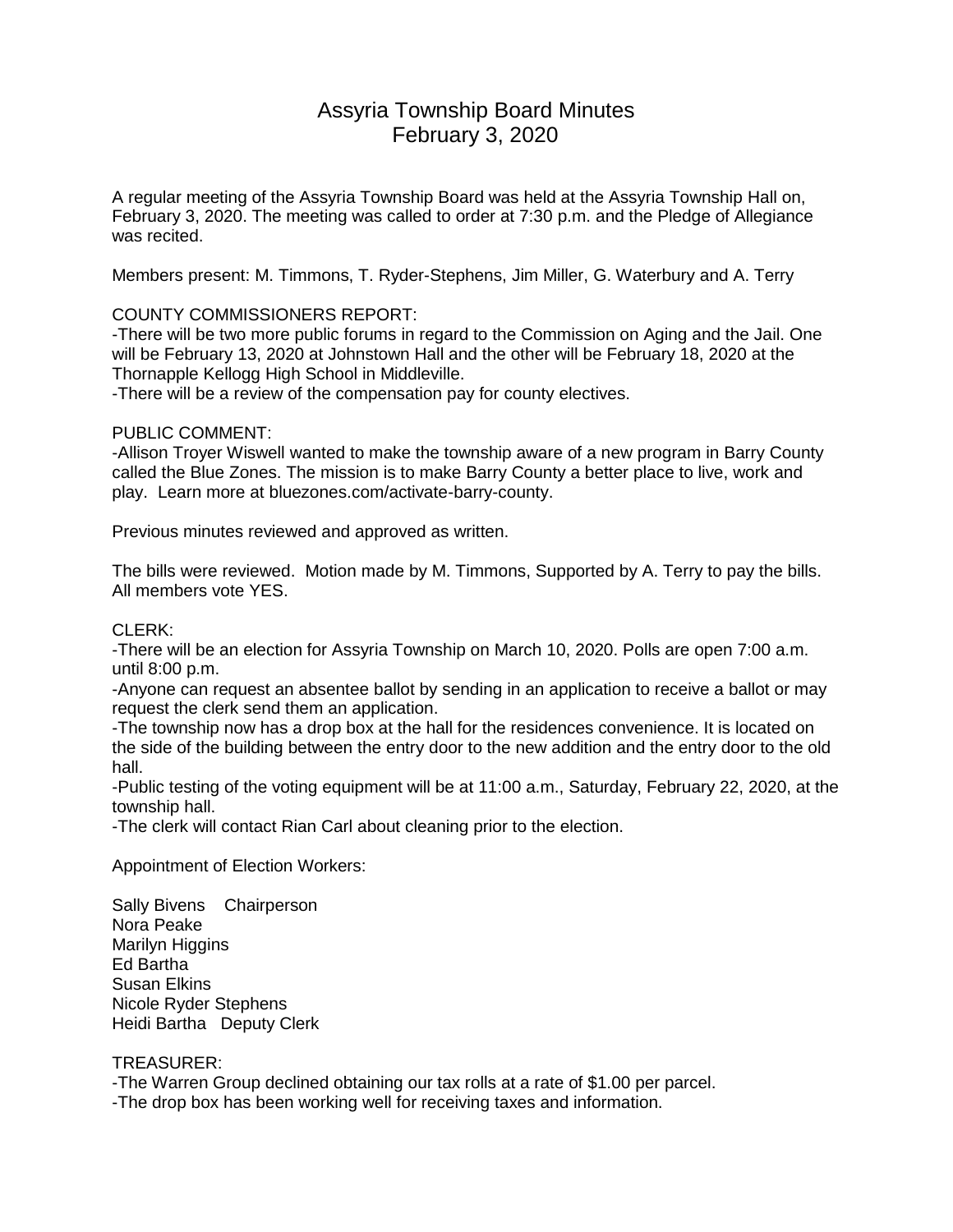TRUSTEE: Gene Waterbury -Discussion in regard to the parking lot.

TRUSTEE: Jim Miller

Discussion in regard to the electrical work, ceiling and walls.

Motion made by Jim Miller, supported by M. Timmons to hire the electrician to install LED light fixtures and move switches at a cost not to exceed \$1,200.00, providing the work can be done by February 29, 2020. All members vote yes.

Motion made by Terry Ryder-Stephens, supported by J. Miller to hire Burdette Painting to finish the ceiling and walls not to exceed \$2,500.00, under the condition the work can be completed on the ceiling by February 29, 2020. All members vote yes.

-The Trustee's church is going to be replacing some tables and will be accepting donations from anyone interested in making good use of the existing tables.

Motion made by J. Miller, supported by A. Terry to donate \$50.00 to Bellevue Baptist Church for two 8ft long tables. All members vote yes.

IT: Pamela Jo Eastman has resigned.

Motion made by M. Timmons, supported by J. Miller to pay the assessor \$200.00 per month to take over the IT duties (hardware & software). All members vote yes.

Motion made by M. Timmons, supported by Terry Ryder-Stephens to obtain a battery back-up system not to exceed \$200.00 for the Treasurer and the Assessor. All members vote yes.

ASSESSOR:

-Has been addressing existing errors as they are found. - Is ready for the BOR in March.

SUPERVISOR:

-Signed off on the Census Bureau Boundary Validation request, no changes.

Motion made to move \$4,000.00 from account 257-962 to account 257-704 and \$800.00 from account 257-727 to account 257-704. (This action duplicates a January 6, 2020 action.)

Motion made by M. Timmons supported by A. Terry to increase the Assessor's and the Sexton's pay by .016% by \$251.00 and \$268.00 respectfully. All members vote yes.